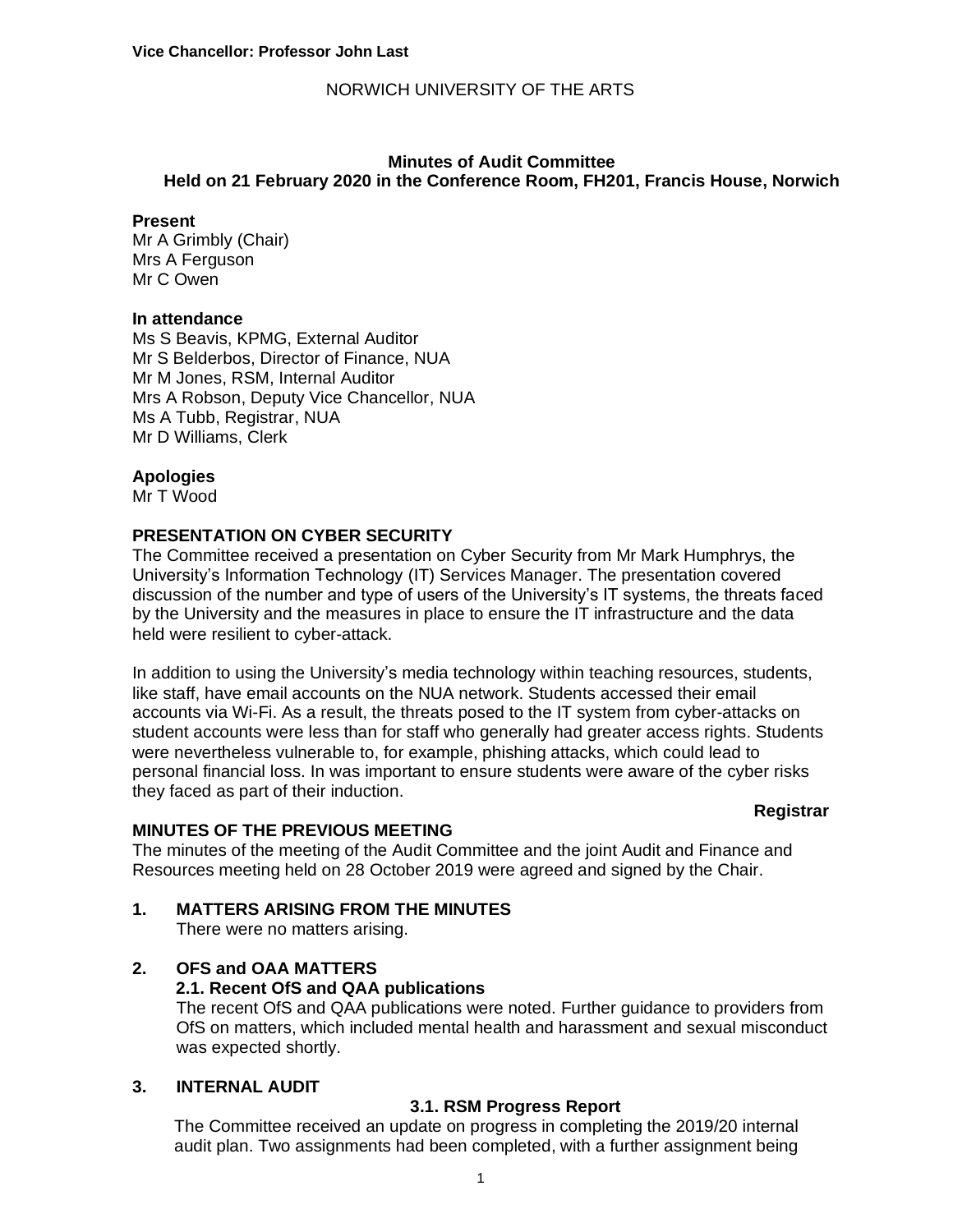finalised. The two remaining assignments outstanding for the year would be undertaken in March 2020 and the findings reported to the Committee's summer meeting.

### **3.2. Final report – Data Quality – Student Withdrawals and Terminations**

The internal auditors had issued a report giving substantial assurance, with no recommended actions for the University.

## **3.3. Final report – Key Financial Controls**

The internal auditors had reviewed the key financial controls in 9 areas, and issued a report giving substantial assurance. Management actions had been identified for 2 areas.

The sampling of purchase orders and invoice matching found that in 6 out of the 25 cases supplier payments were overdue due to "queries raised with supplier". While not a control matter, this did raise the question of what were the reasons for the payment delays and whether this had an adverse impact on the supplier? As the details were not immediately available, it was agreed that the Internal Auditor would furnish the Director of Finance with information about the 6 invoices, who in turn would investigate the matter and update the Committee at its next meeting.

## **Head of Internal Audit/Director of Finance**

The Chair thanked the Head of Internal Audit for his reports and the individual teams being reviewed for their hard work.

### **3.4. Internal Audit Management Recommendations Status Report**

All recommendations arising from the work of the internal auditors in 2018/19 had been implemented. This would be verified by the Internal Auditors in their Follow Up Review in March.

### **4. ASSURANCE**

### **4.1. Insurance Cover**

The Committee received the annual report on insurance cover. UMAL continued to be the main provider of insurance to the University.

The University had considered taking-out a new type of insurance being offered by UMAL: Cyber Response cover. Following examination of what was offered under the available Cyber Response cover, the University had decided not to add the cover at the present time. It was noted that the University's existing Public Liability Insurance provided cover on third party aspects and that cover in the case of the imposition of fines was not available. Management noted this would be kept under periodic review.

The question of flood risk was discussed by the Committee. Precautions to mitigate the risk of a 1 in 100 years flooding from surface water run-off had been included in the design of the new building being constructed on the Duke Street Riverside site.

## **4.2. Report on the University's activities and liability to taxation**

The most significant taxes paid by University were Value Add Tax (VAT) and employer's national insurance. The University had been successful in mitigating the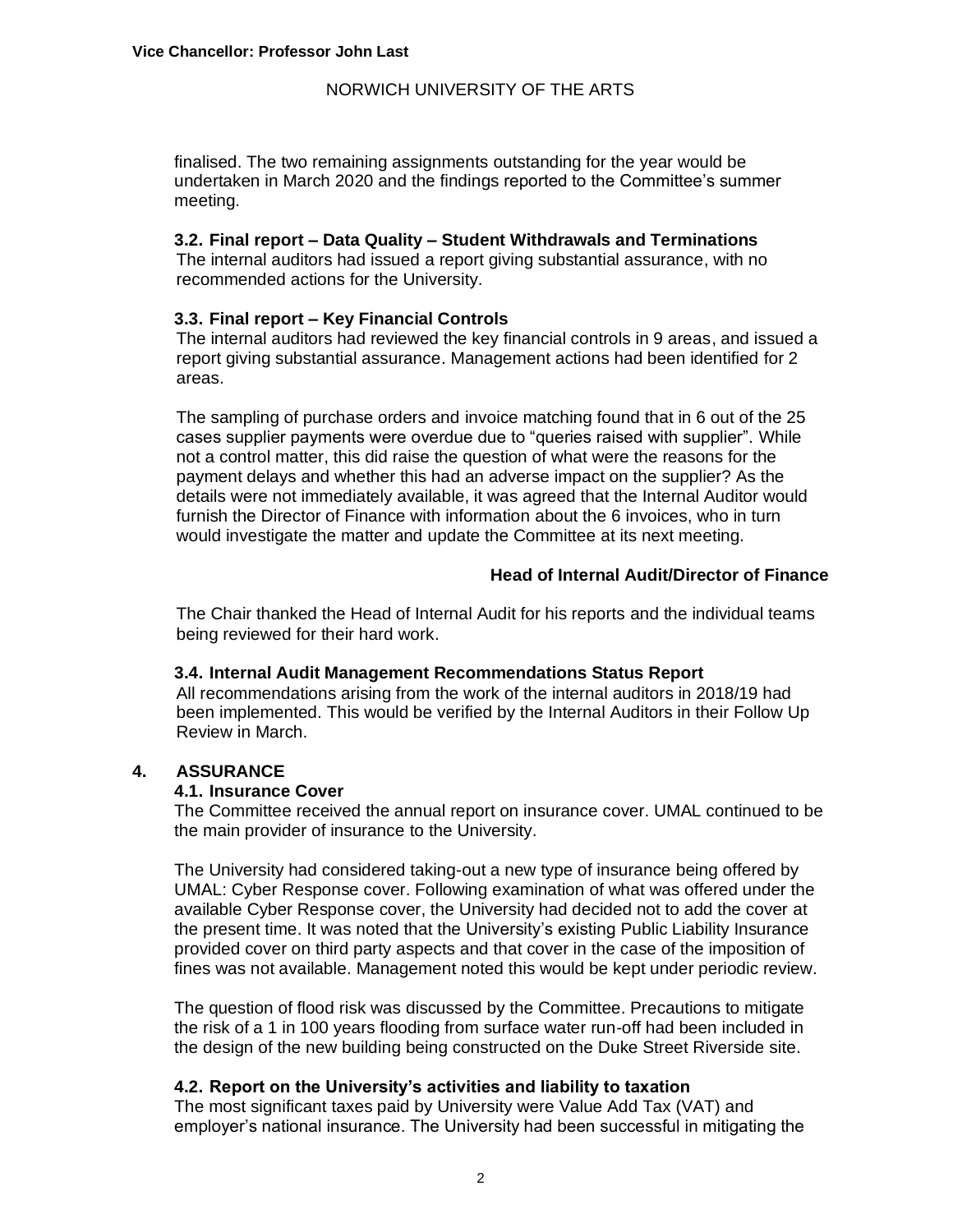payment of VAT in connection with the demolition and subsequent new build on the Duke Street riverside site.

The University used one consultant who fell under the provisions of IR35 and is in hand.

Norwich City Council is retrospectively seeking to collect Council Tax on the student flats acquired as part of Mary Chapman Court purchase, despite the accommodation being uninhabitable at the time. The University is continuing to contest the payment of Council Tax on the flats.

## **4.3. Risk Assessment relating to Bribery, Failing to prevent other parties from evading tax and Money Laundering**

The Committee received the annual risk assessment covering the areas of Bribery, preventing other parties to evade tax and money laundering.

## **5. GDPR**

The Committee received the annual monitoring report on GDPR. The action plan was up-to-date with all actions completed, with the exception of two. The first outstanding action reflects the continuing delay in the passage of the E-privacy legislation. Originally expected to come into force in early 2019, this was now unlikely before late 2020, if at all. The second action involves anonymising selected historical personal data held on the University's students record system (SITS). The way to meet this requirement was currently being examined by an external systems development company, which supports SITS.

A member of the Committee had knowledge of the California Consumer Protection Act (CCPA). CCPA was the Californian version of GDPR, but with a few important differences. It was agreed that the Registrar would look into this new legislation and report back if there was any likely impact on the University of any helpful insight we could learn from.

### **Registrar.**

### **6. REGULATORY AND DATA QUALITY MATTERS**

### **6.1. Statutory and Regulatory Reports**

The Committee noted the regularly reporting requirements on the University.

### **6.2. Competition and Markets Authority (CMA) Self-Assessment**

The Committee noted the University's framework for ensuring compliance with consumer protection legislation.

### **6.3. Access Agreement Monitoring 2018/19**

The Committee noted the draft monitoring return of 2018/19. The level of actual spend on access and the use of the student premium closely mirrored the University's predicted level of financial investment.

The External Auditor explained that from 2019/20, information relating to expenditure under the University's Access and Participation Plan would be required in the financial statements and be subject to External Audit review. The Committee agreed that it would be helpful for the External Auditor to confirm what those requirements might be